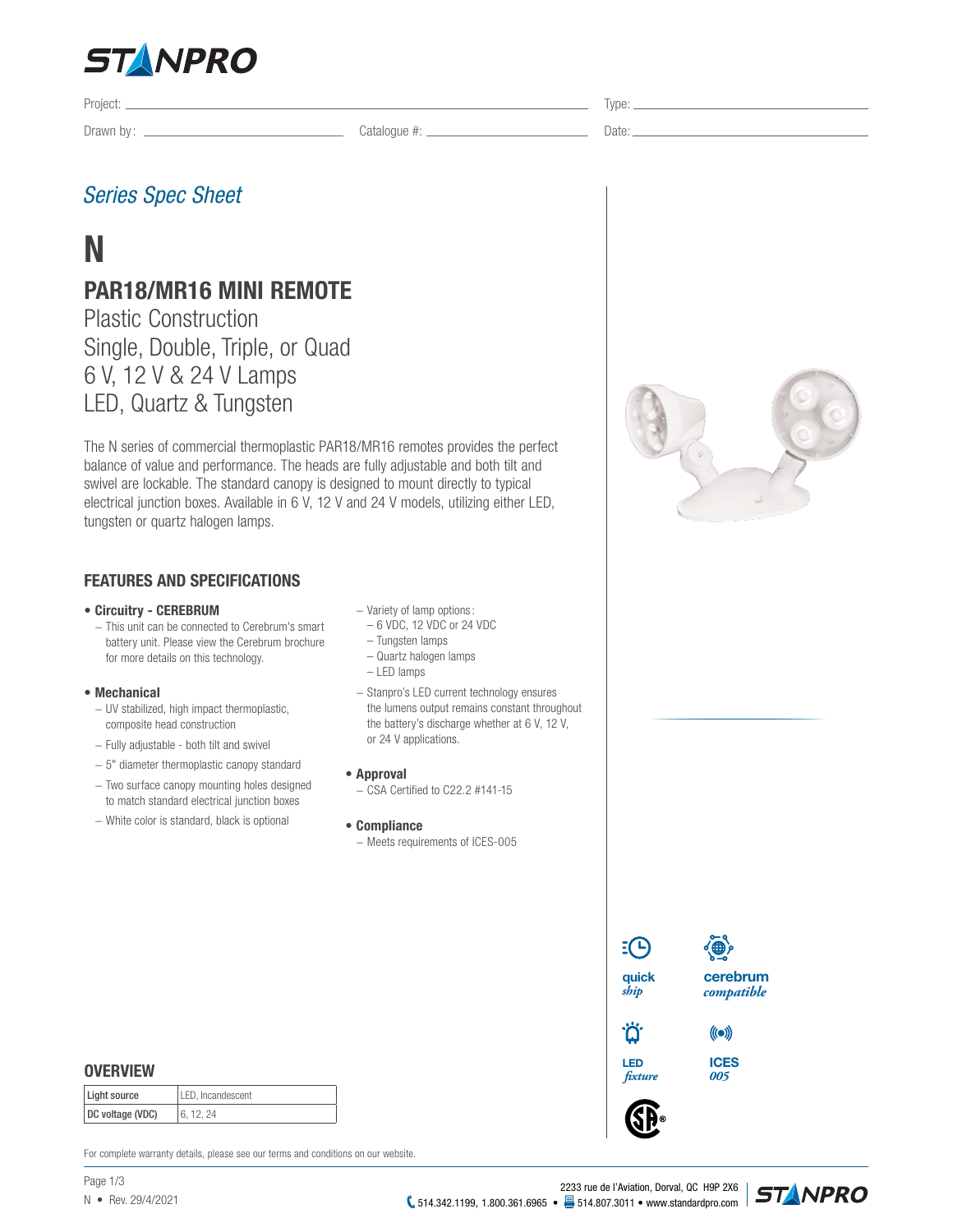

# **QUICK SHIP AND TECHNICAL SPECIFICATION TABLE :**  $\odot$ **<sup>1</sup>**

| Part          | <b>DC Volts</b> | Nbr of         | Head | Lamp           | Light source | Color |
|---------------|-----------------|----------------|------|----------------|--------------|-------|
| number        | (VDC)           | heads          |      | (W)            |              |       |
| N1-06V2WLJWH  | 6               | $\mathbf{1}$   | N    | $\overline{2}$ | LED          | White |
| N1-12V2WLJWH  | 12              | 1              | N    | $\overline{2}$ | LED          | White |
| N1-06-12V3WLJ | $6 - 12$        | $\mathbf{1}$   | N    | 3              | LED          | White |
| N1-06-12V4WLJ | $6 - 12$        | $\mathbf{1}$   | N    | $\overline{4}$ | I FD         | White |
| N1-06V08WQ    | 6               | $\mathbf{1}$   | N    | 8              | Quartz       | White |
| N1-06V09WT    | 6               | $\mathbf{1}$   | N    | 9              | Tungsten     | White |
| N1-12V09WT    | 12              | $\mathbf{1}$   | N    | 9              | Tungsten     | White |
| N1-12V12WQ    | 12              | $\mathbf{1}$   | N    | 12             | Quartz       | White |
| N1-24V09WT    | 24              | $\mathbf{1}$   | N    | 9              | Tungsten     | White |
| N1-24V12WQ    | 24              | $\mathbf{1}$   | N    | 12             | Quartz       | White |
| N2-06V2WLJWH  | $6\overline{6}$ | $\mathfrak{p}$ | N    | $\mathfrak{p}$ | LED          | White |
| N2-12V2WLJWH  | 12              | $\overline{c}$ | N    | $\overline{2}$ | LED          | White |
| N2-06-12V3WLJ | $6 - 12$        | $\overline{c}$ | N    | 3              | LED          | White |
| N2-06-12V4WLJ | $6 - 12$        | $\mathfrak{p}$ | N    | $\overline{4}$ | LED          | White |
| N2-06V08WQ    | 6               | $\overline{c}$ | N    | 8              | Quartz       | White |
| N2-06V09WT    | 6               | $\overline{c}$ | N    | 9              | Tungsten     | White |
| N2-12V09WT    | 12              | $\mathfrak{p}$ | N    | 9              | Tungsten     | White |
| N2-12V12WQ    | 12              | $\mathfrak{p}$ | N    | 12             | Quartz       | White |
| N2-24V09WT    | 24              | $\overline{c}$ | N    | 9              | Tungsten     | White |
| N2-24V12WQ    | 24              | $\overline{c}$ | N    | 12             | Quartz       | White |

**1 QUICK SHIP:** Product availability is subject to change without notice. Please contact your Stanpro customer service representative to confirm inventory levels at time of order.

# **ORDERING GUIDE -** LED

| N             |                             |                                   |              |                    |                              |                                   |
|---------------|-----------------------------|-----------------------------------|--------------|--------------------|------------------------------|-----------------------------------|
| <b>Series</b> | Nbr of heads                | <b>Volts</b><br>(VDC operational) | Watts<br>(W) | Lamp<br>type       | Color                        | <b>Options</b>                    |
| <b>N</b>      | - Single head               | $06 - 12V - 6$ to 12              | $3W -$<br>3  | LED<br>LJ -        | <b>WH</b> - White (standard) | LCP -<br>Less Canopy              |
|               | 2 - Double head             |                                   | 4W -<br>4    |                    | <b>BK - Black</b>            | <b>Tamper Proof Screws</b><br>TP- |
|               | 3 - Triple head             |                                   | $5W -$<br>5  |                    |                              | <b>WGD - Wirequard</b>            |
|               | 4 - Quad head               | 12-24V - 12 to 24                 | $6W -$<br>6  | LED<br>LA -        |                              | (order separately)                |
|               | (require 9.53" dia. canopy) |                                   | $7W -$       |                    |                              |                                   |
|               |                             | $24V -$<br>24                     | $4W -$<br>4  | <b>LED</b><br>LR - |                              |                                   |
|               |                             |                                   | 5W -<br>5    | LED<br>LA -        |                              |                                   |
|               | - Single Head               | CER - Cerebrum driver             | 4W -<br>4    | $LJ - LED$         |                              |                                   |
|               | 2 - Double Head             |                                   | $2.5W - 2.5$ |                    |                              |                                   |

# **ORDERING GUIDE -** INCANDESCENT

| N             |                                                                                                                                          |                                |          |                                       |              |                                           |       |                                                |
|---------------|------------------------------------------------------------------------------------------------------------------------------------------|--------------------------------|----------|---------------------------------------|--------------|-------------------------------------------|-------|------------------------------------------------|
| <b>Series</b> | Nbr of heads                                                                                                                             | <b>Volts</b><br>(VDC)          |          | Lamp<br>type                          |              | Color                                     |       | <b>Options</b>                                 |
| N             | Single head<br>$\overline{\phantom{a}}$<br>Double head<br>$2 -$<br>Triple head<br>3 -<br>Quad head<br>4 -<br>(require 9.53" dia. canopy) | $106V - 6$<br>$12V -$<br>24V - | 12<br>24 | ∣See lamp<br>selection<br>chart below | WH-<br>IBK - | White (standard) $ LCP -$<br><b>Black</b> | WGD - | Less Canopy<br>Wireguard<br>(order separately) |

Data is based upon tests performed in a controlled environment. Actual performance can vary depending on operating conditions. All products are subject to change or may be discontinued any time without notice.